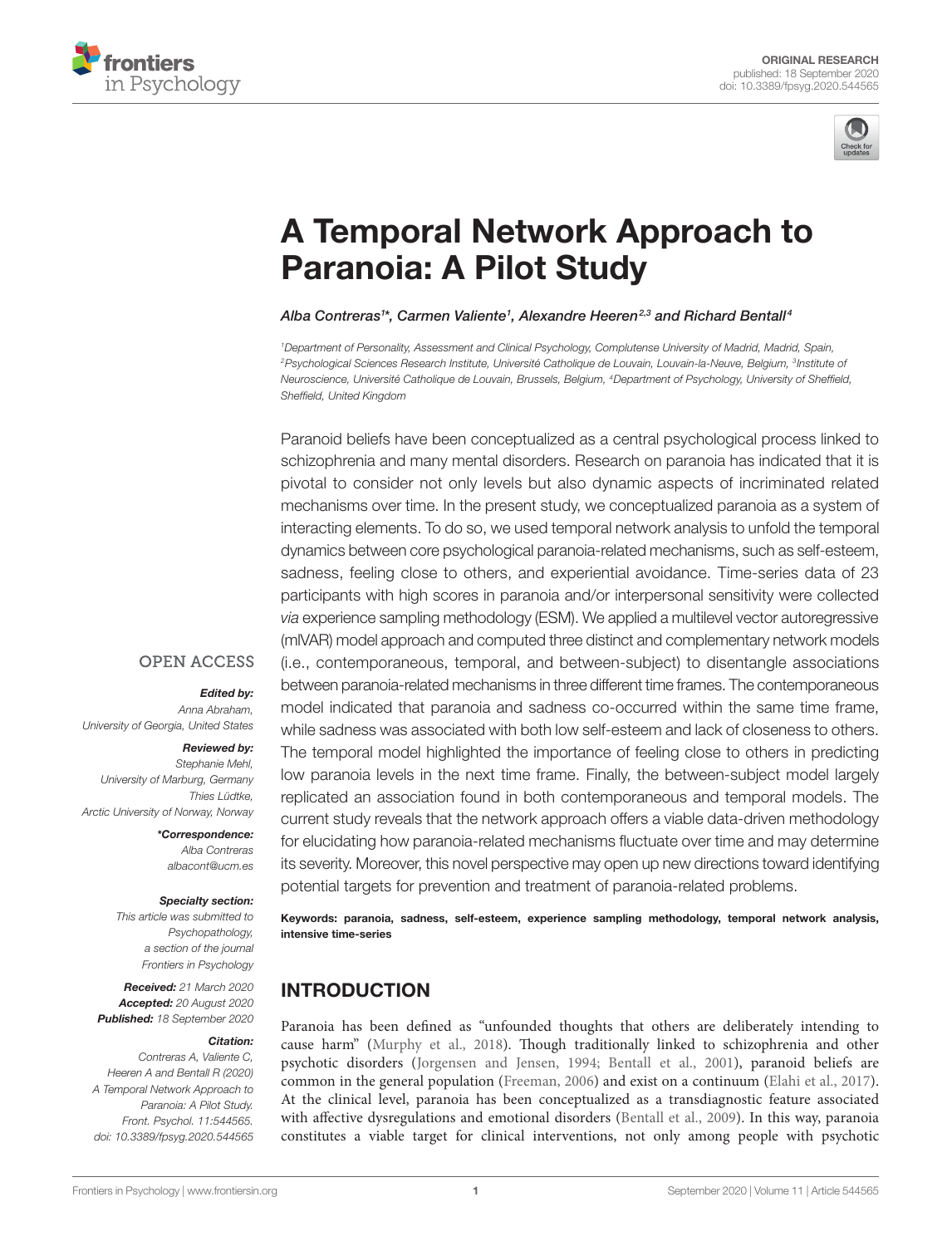disorders but also across a wide range of mental disorders ([Freeman, 2007;](#page-8-3) [Lincoln et al., 2013\)](#page-8-4).

Yet, uncertainties still abound regarding the underlying mechanisms driving paranoid beliefs [\(Bentall et al., 2001;](#page-7-0) [Freeman](#page-8-5)  [et al., 2002\)](#page-8-5). Prominent models of paranoia highlight self-esteem as a core process of paranoia [\(Bentall et al., 2001](#page-7-0); [Freeman et al., 2002](#page-8-5)). According to the self-serving bias theory, paranoia fulfills a defensive function blaming others of negative events [\(Bentall et al., 2001](#page-7-0)). Conversely, paranoid beliefs have also been viewed as a direct reflection of individual's negative self-schemas [\(Freeman et al.,](#page-8-5)  [2002\)](#page-8-5). Without alluding to a defensive process as an explanation, this perspective suggest that individuals' social and emotional difficulties would simply correlate with low self-esteem and depression [\(Freeman, 2007\)](#page-8-3). Nonetheless, results regarding the role of selfesteem in paranoia are inconsistent. Supporting Freeman's proposal, some authors have evidenced that people with paranoid beliefs exhibited lower self-esteem than those without such beliefs [\(Kesting](#page-8-6)  [and Lincoln, 2013](#page-8-6)). On the other hand, although some predictions of the defense model are not supported (i.e., explicit self-esteem preserved), a recent meta-analysis has revealed that, based on studies relying on experience sampling methodology (ESM, an intensive longitudinal research methodology that involves asking participants to report on their thoughts, feelings, behaviors, and/ or environment on multiple occasions over time), instability of self-esteem is clearly associated with increased severity of paranoia [\(Murphy et al., 2018](#page-8-0)). Uncertainty thus remains regarding the precise role of self-esteem in paranoia.

In addition to self-esteem, other processes have also been associated with the onset and maintenance of paranoid beliefs. First, negative affect is common in people with paranoid thinking ([Freeman et al., 2011](#page-8-7); [Hartley et al., 2013;](#page-8-8) [Vorontsova et al., 2013](#page-9-0)). In fact, the presence of depressive symptoms, in particular, has been associated with a 7-fold-increased risk of experiencing the most severe form of paranoid beliefs ([Freeman et al., 2011](#page-8-7); [Freeman and Garety, 2014\)](#page-8-9). Previous ESM research has also revealed that depression was associated with the duration of the paranoid episodes [\(Thewissen et al., 2011](#page-9-1)). Second, people with paranoia exhibit higher levels of dysfunctional emotional regulation strategies such as experiential avoidance (EA), that is, the unwillingness to remain in contact with particular private negative experiences (e.g., bodily sensations, thoughts, and emotions) and attempts to eliminate them ([Hayes et al., 2004](#page-8-10); [Udachina et al., 2009\)](#page-9-2). Interestingly, the relation between paranoia and EA has been found to be partially mediated by low self-esteem in time-series studies [\(Udachina et al., 2014](#page-9-3)). In favor of the self-serving bias theory ([Bentall et al., 2001](#page-7-0)), people with paranoia exhibited greater life satisfaction when they have greater experiential avoidance and low insight, suggesting EA might serve as a "defensive strategy" ([Valiente et al., 2015](#page-9-4)). Finally, a third critical paranoia-related process is cognitive schemas about others ([Fowler et al., 2006\)](#page-8-11). Research has shed light about the association between paranoia with a negative view of others ([Lamster et al., 2017\)](#page-8-12) as well as with subjective perception of social exclusion [\(Westermann et al., 2012\)](#page-9-5). One way of construing these observations may be within the attachment framework ([Berry et al., 2019](#page-7-3)), although it is not exempt of critics as it is often assessed in adulthood, whereas the original

theory was based on studies of children and their caregivers [\(Bartholomew and Shaver, 1998](#page-7-4); [Gumley et al., 2014\)](#page-8-13). Notwithstanding this limitation, a specific relationship between insecure attachment and paranoia has been observed in multiple clinical, population, and analogue studies, which might, in turn, be reflected in interpersonal problems [\(Gumley et al., 2014;](#page-8-13) [Berry et al., 2019;](#page-7-3) [Lavin et al., 2019\)](#page-8-14).

Recently, the network approach has emerged in psychopathology [\(Borsboom and Cramer, 2013;](#page-7-5) for a review, see [Contreras et al.,](#page-7-6)  [2019;](#page-7-6) [Robinaugh et al., 2019\)](#page-8-15). From this perspective, mental disorders are conceptualized as complex network systems, wherein elements (i.e., symptoms or psychological processes) interact and evolve over time ([Borsboom, 2017\)](#page-7-7). Accordingly, one may expect that the aforementioned paranoia-related processes (i.e., self-esteem, sadness, experiential avoidance, and closeness to others) are embedded within a network system, wherein they trigger one another over time.

Previous network research has relied on cross-sectional models to study psychosis ([Isvoranu et al., 2017,](#page-8-16) [2018](#page-8-17); [van](#page-9-6)  [Rooijen et al., 2017](#page-9-6)). However, only a few studies included paranoia as an element in the network ([Isvoranu et al., 2016;](#page-8-18) [Bell and O'Driscoll, 2018;](#page-7-8) [Hajdúk et al., 2019\)](#page-8-19). Yet, their findings were heterogeneous (for a discussion, see [Contreras et al., 2019](#page-7-6)). Moreover, although this nascent field is promising, cross-sectional designs preclude strong inference regarding the causal (e.g., [Maurage et al., 2013\)](#page-8-20) as well as the temporal relationships among paranoia-related processes (e.g., [Bos et al., 2017\)](#page-7-9). Indeed, whereas these network models are good at describing associations between the average scores on the variables of interest, they fall short of explaining how these variables dynamically trigger each other over time. Hereafter, we believe conceptualizing paranoia-related processes as a temporal network, rather than restricting it to cross-sectional associations between processes, may offers clues to generating new hypotheses about the temporal dynamic interplay of the paranoia-related processes.

A dynamic conceptualization of paranoia-related processes can be done by generating network models from intensive timeseries data collected *via* ESM (for a review, see [Myin-Germeys](#page-8-21)  [et al., 2018\)](#page-8-21). Some ESM studies have shed light on time-lagged associations between paranoia and core processes like self-esteem, negative affect, or experiential avoidance ([Thewissen et al., 2008,](#page-9-7) [2011;](#page-9-1) [Udachina et al., 2009,](#page-9-2) [2014;](#page-9-3) [Ben-Zeev et al., 2011](#page-7-10); [Kramer](#page-8-22)  [et al., 2014\)](#page-8-22). Although the aforementioned variables have been well established in previous ESM research, a network perspective provides a different approach. Temporal network analysis call upon a multilevel vector autoregressive (mlVAR) approach that allows the estimations of three types of networks taking into account three different time frames (i.e., the same measurement time, different measurement occasion, and 1-week average; [Epskamp et al., 2018d\)](#page-8-23). The advantage of multilevel temporal network model is that it offers the possibility of considering the intra‐ and the inter-individual level of information and creates network models that control for all other variables and temporal effects (e.g., [Epskamp et al., 2018a](#page-7-11),[d](#page-8-23)). In this way, by using an mlVAR network approach in combination to the ESM data, one may disentangle the temporal sequence of the dynamic interaction between more than one variable of interest [\(Bringmann et al., 2016;](#page-7-12)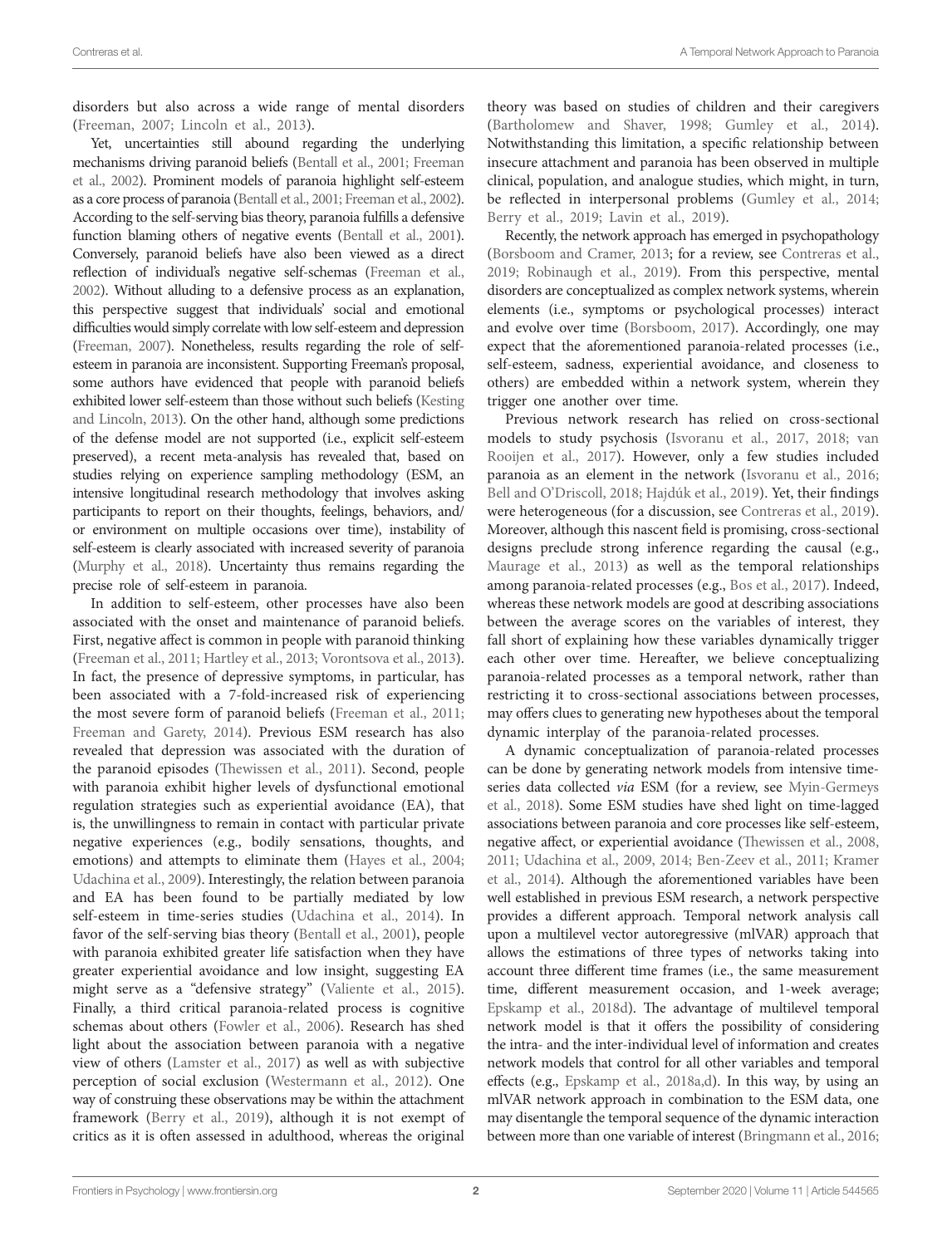[Epskamp et al., 2018a](#page-7-11)[,d](#page-8-23); [Hoorelbeke et al., 2019](#page-8-24)). Although there is a growing interest in applying temporal network analysis in psychology, only one single case study has, to date, included paranoia as an element ([Bak et al., 2016\)](#page-7-13).

The aim of the current study was thus to examine the temporal dynamics of the aforementioned theory-driven paranoia-related processes (i.e., self-esteem, feeling of closeness to the others, experiential avoidance, and sadness) by conducting temporal network analyses on ESM data.

# MATERIALS AND METHODS

## Open Science Practice

The de-identified data, ESM's items, and R code are publicly available *via* the Open Science Framework (OSF) and can be accessed at <https://osf.io/7tk4b/>.

# **Participants**

Participants were recruited from a larger randomized controlled trial registered at *[ClinicalTrials.gov](http://ClinicalTrials.gov)*[1](#page-2-0) , aiming at testing the impact of psychological group intervention for people with paranoid tendencies ([Valiente et al., 2019](#page-9-8)). They were attending the Psychology Clinic of the Complutense University of Madrid for clinical psychological distress (i.e., mood, anxiety, interpersonal, or nonspecified problems), and they were referred by their therapist. The current paper reports findings from the assessment phase that preceded the treatment protocol.

Eligibility criteria were as follows: (a) be over 18 years old and (b) scoring at least one SD above the population mean in the subscales for paranoid ideation and/or interpersonal sensitivity of the validated Spanish version of the Symptom Checklist 90-Revised (SCL-90-R; [Derogatis, 2001](#page-7-14)). This is a widely used scale, especially as a screening tool, to assess psychological and psychopathological symptoms in both clinical and normal populations ([Derogatis, 2001\)](#page-7-14). The latter criterion was used to broaden the range of paranoid experience included in the study, as previous research has revealed that interpersonal sensitivity is associated with paranoid thinking ([Bebbington et al., 2013](#page-7-15); [Isvoranu et al., 2016;](#page-8-18) [Meisel et al., 2018](#page-8-25)), and paranoid ideation can be considered as an extension of such concerns [\(Freeman](#page-8-9)  [and Garety, 2014\)](#page-8-9). Following the screening procedure, 64 patients were enrolled in the study and thus participated in the ESM assessment. Of this sample, we only included data from participants providing over 21 valid responses (i.e., 1/3 of potential total number of responses); a cutoff based on prior research combining network analysis and ESM methodology ([Aalbers et al., 2019](#page-7-16); [Greene et al., 2019](#page-8-26)). The resulting 23 participants who were included in the analyses (82.6% females) completed an average of 28.48 measurements (*SD* = 6.58). Note that included and excluded participants did not differ on any demographic or clinical variables (see **[Table S1](#page-7-17)** in the **[Supplementary Materials](#page-7-17)** available on the OSF at [https://osf.io/378q4/\)](https://osf.io/378q4/). Demographic and clinical characteristics are depicted in **[Table 1](#page-2-1)**.

#### ESM Measures

We used a time-contingent ESM design ([Myin-Germeys et al., 2018\)](#page-8-21), whereby participants received 10 notifications a day between 9:00 AM and 10:00 PM over a 7-day period. We used a stratified schedule wherein, each day, 10 notifications were delivered between intervals of, at least, 30 min between each signal. Signals timed-out 15 min after being sent ([Delespaul, 1995\)](#page-7-18).

The study was part of a larger ESM protocol, which included 33 items, which took an average of 5 min to complete. For the present study, we only focused on paranoia-related processes, which include seven items: (a) *Negative affect*, we use one item to measure sadness ("At this moment, I feel sad"). This ESM item has been previously used to study negative affect (e.g., [Palmier-Claus et al., 2011](#page-8-27)); (b) *Self-esteem*, we adapted two items from the Rosenberg Self-esteem Scale (RSES; [Rosenberg, 1989](#page-8-28); "At this moment, I feel useful" and "At this moment, I feel I can manage issues well"). The internal consistency of this scale was  $\alpha = 0.745$ ; (c) *Closeness to others*, as persecutory beliefs are also associated with negative beliefs about others as well as social exclusion, we designed one item to assess how close individuals perceived others ("At this moment, I feel close to others"); (d) *Experiential avoidance*, as an emotional regulation strategy, we adapted one item from the Acceptance and Action Questionnaire-II (AAQ-II; [Hayes et al., 2004](#page-8-10); "Since the last beep, I have tried to avoid negative thoughts and feelings");

<span id="page-2-1"></span>TABLE 1 | Sample characteristics.

|                                                  | Participants $n = 23$ |
|--------------------------------------------------|-----------------------|
| Demographic characteristics                      |                       |
| Age in years, mean (SD)                          | 23.78 (6.17)          |
| Sex: women, n (%)                                | 19 (82.6)             |
| Single status, n (%)                             | 22 (95.7)             |
| Education, n (%)                                 |                       |
| Secondary school                                 | 3(13)                 |
| Post-secondary                                   | 20 (87)               |
| Employed, n (%)                                  |                       |
| Unemployed                                       | 15 (65.2)             |
| Part-time employment                             | 5(21.7)               |
| Full-time employment                             | 3(13)                 |
| Clinical characteristics                         |                       |
| SCL-90-R paranoid ideation, mean (SD)            | 1.24(0.92)            |
| SCL-90-R interpersonal susceptibility, mean (SD) | 1.57(0.86)            |
| SCL-90-R anxiety, mean (SD)                      | 1.10(0.46)            |
| SCL-90-R depression, mean (SD)                   | 1.93(0.74)            |
| Participants diagnosis: n (%)                    |                       |
| Not meeting criteria for diagnosis               | 9(39.1)               |
| Major depression disorder                        | 5(21.7)               |
| Anxiety disorder (includes PD and GAD)           | 3(13)                 |
| Posttraumatic stress disorder                    | 2(8.7)                |
| Dysthymia                                        | 3(13)                 |
| Trichotillomania                                 | 1(1.3)                |
| <b>FSM</b> observations                          |                       |
| Number of completed observations, mean (SD)      | 28.48 (6.58)          |
| Number of missing beeps, mean (SD)               | 30.83 (13.90)         |
| Number of missing data, mean (SD)                | 10.70 (12.95)         |

*SCL-90-R, symptom checklist 90-R (Cronbach's α = 0.79–0.90); SD, standard deviation; PD, panic disorder; GAD, generalized anxiety disorder; number of missing beeps = the final amount of missing notifications due to technical problems; number of missing data = notifications that participants did not response.*

<span id="page-2-0"></span><sup>1</sup> https://clinicaltrials.gov/ct2/show/NCT04476771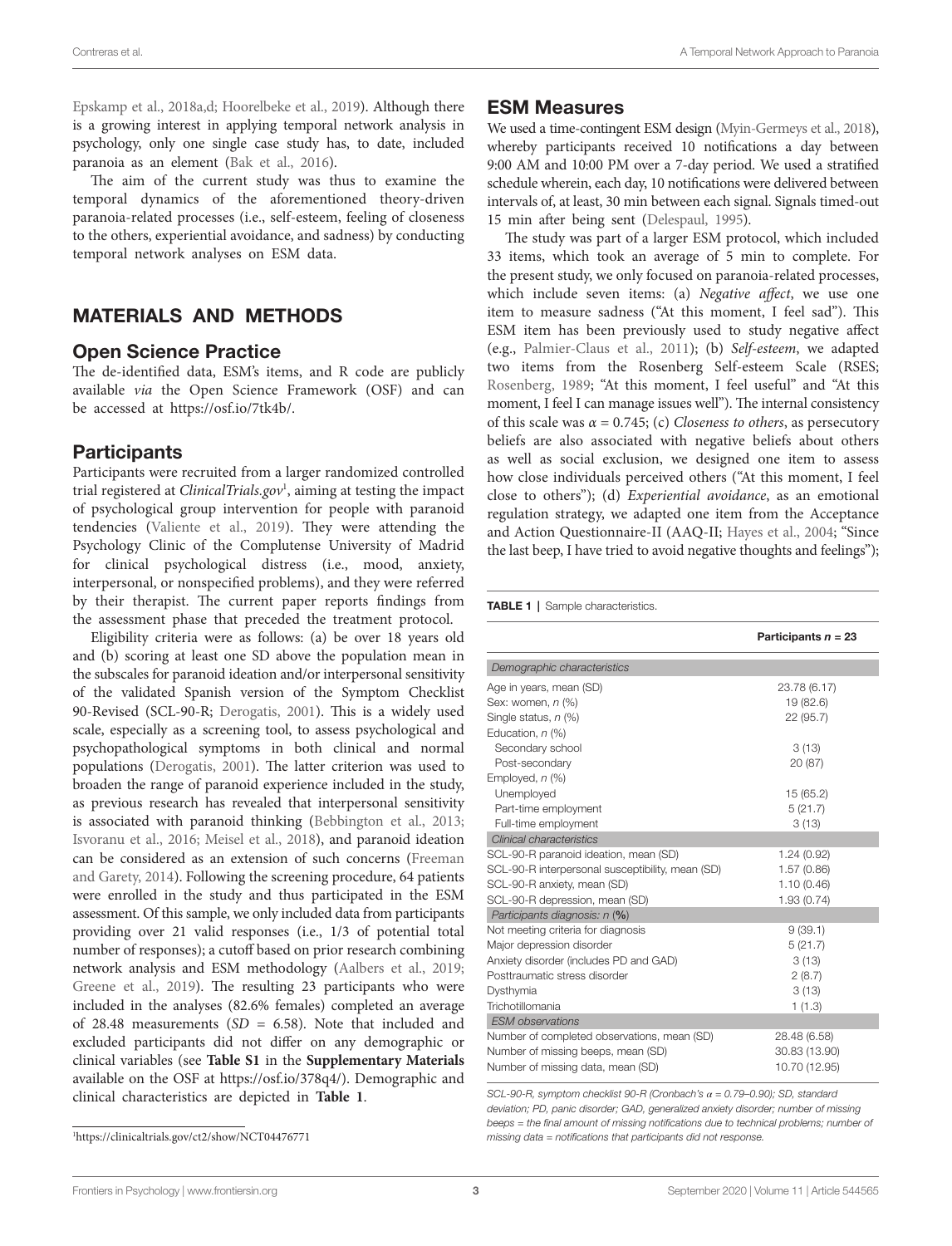and (e) *Paranoid beliefs*, following the Persecutory Ideation Questionnaire (PIQ; [McKay et al., 2006](#page-8-29)), we adapted three items ("Since the last beep, I have had the impression that I cannot trust people," "I have had the impression that people have tried to harm me," and "I have had the impression that people have criticized me"). The internal consistency of this scale was  $\alpha = 0.737$ ; self-esteem and paranoid ideation were computed using the average of their corresponding items (see section "Identifying Redundant Items" in the **[Supplementary](#page-7-17)  [Materials](#page-7-17)**). All items were presented on a 9-point Likert-type scale, and a careful translation was carried out, following the latest indications (e.g., [Wild et al., 2005](#page-9-9); for English and Spanish versions of the ESM items, see **[Table S2](#page-7-17)** in the **[Supplementary](#page-7-17)  [Materials](#page-7-17)** available on the OSF at [https://osf.io/378q4/\)](https://osf.io/378q4/).

## Procedure

As a part of a broader clinical trial project, the ESM data reported here was collected during the baseline assessment of the trial ([Valiente et al., 2019](#page-9-8)). At the outset, we used Personal Analytics Companion application (PACO APP; [https://pacoapp.](https://pacoapp.com) [com\)](https://pacoapp.com), a free and open-source application for building and running ESM studies. However, this application ceased to be accessible in midway through the research, at which point we switched to the Qualtrics platform<sup>[2](#page-3-0)</sup>. Note that in both platforms everything was made identical and there were no significant differences in terms of demographic and clinical characteristics between people who received the ESM procedure *via* the first platform vs. the second platform (see **[Table S3](#page-7-17)** in the **[Supplementary Materials](#page-7-17)**). An initial one-on-one instructional session was organized with each participant. During this session, an instructor (i.e., the first author of this paper) demonstrated the ESM-platform use and turned on the notification's parameters of the participant's mobile phone. Participants were given an email address to contact in case of questions or technical problems with the application. After the completion of the ESM, participants received information about their performance. In addition, after the completion of the RCT, the results of the study were available for the University Clinic staff as well as participants. The study was approved by the Complutense University of Madrid's Institutional Review Board and conducted according to the Declaration of Helsinki. All participants provided written informed consent and were fully debriefed at the end of the study.

# Data Analysis

#### Assumptions Check

We used the Shapiro-Wilk normality test to test whether each variable was normally distributed. Multilevel vector autoregressive (VAR) analysis employed to analyze the data assumes that the mean and variance of a variable do not change as a function of time – i.e., the assumption of stationarity [\(Bringmann et al., 2016](#page-7-12); [Aalbers et al., 2019](#page-7-16)). To test this assumption, we used the Kwiatkowski-Phillips-Schmidt-Shin unit root test (KPSS Test for Stationarity) for each variable of each participant, as implemented in the R package *tseries* ([Trapletti and Hornik, 2019\)](#page-9-10).

Network Estimation and Visualization

To analyze the dynamic relationships between the variables, we used the VAR model on the ESM data, implemented in *mlVAR* R package (version 0.4.3; [Epskamp et al., 2017\)](#page-7-19). Within this model, we estimate three network structures [\(Epskamp et al.,](#page-8-23)  [2018d\)](#page-8-23): (1) a contemporaneous network, which is a Gaussian graphical model (GGM) that depicts within-time-window edges (associations between nodes) corresponding to a multilevel partial correlation network, after controlling for temporal associations; (2) a temporal network, which is a directed network of regression coefficients that depicts the lagged associations between nodes from one measurement point to the next measurement point after controlling for all other variables at the previous measurement point; and (3) finally, a between-subject network, which is a GGM that depicts regularized partial correlations (after taking into account the remaining variables in the network) between individuals' means during a specific period of time ([Epskamp](#page-7-11)  [et al., 2018a](#page-7-11)[,d\)](#page-8-23). Thus, while the contemporaneous network model inform about association at the same time frame, the betweensubject network model reveals, on average (i.e., 1-week assessment), the variance–covariance structure of participants' means.

Decomposing the variance in these three distinct networks provides different but complementary insights in the covariation and potential dynamics of the constructs of interest. First, the contemporaneous network shows whether deviations from a person's means on two variables predict one another at the same measurement occasion [\(Epskamp et al., 2018c](#page-8-30); [Greene et al., 2018\)](#page-8-31). Second, the temporal network indicates whether a deviation from a person's mean predicts a deviation from that person's mean in another variable at the next measurement occasion [\(Bringmann et al., 2016;](#page-7-12) [Epskamp et al., 2018c\)](#page-8-30). Finally, the between-subject network mirrors the covariation between means of participants [\(Epskamp et al.,](#page-8-30)  [2018c;](#page-8-30) [Greene et al., 2018](#page-8-31)) and, in this way, allows for comparison with previous cross-sectional studies ([Epskamp et al., 2018c,](#page-8-30)[d\)](#page-8-23).

The mlVAR package calls upon the qgraph package (version 1.6.3; [Epskamp et al., 2018b\)](#page-7-20) to plot the estimated coefficients as graphical network models. For the contemporaneous and between-subject networks, we used the conservative "AND-rule" approach in retaining significant edges – that is, an edge was retained if both regressions, on which the edge was based, were significant ( $\alpha = 0.05$ ). For each network model, blue lines on the graphical representations show positive associations, whereas red lines show negative ones. The strength of the connectivity is represented by thickness of the edges. A thicker edge denotes a larger association. In the temporal network, arrows are used as edges to illustrate the direction of effects. Interpretations regarding centrality of nodes rely on visual inspection of the obtained network structures, given that standardized centrality indices are not ideal for multilevel VAR-models [\(Bringmann et al., 2016\)](#page-7-12).

# RESULTS

## Descriptive Statistics

Means and standard deviations of within-participant means and within-participant standard deviations of each variable are depicted in **[Table 2](#page-4-0)**.

<span id="page-3-0"></span><sup>2</sup> https://qualtrics.com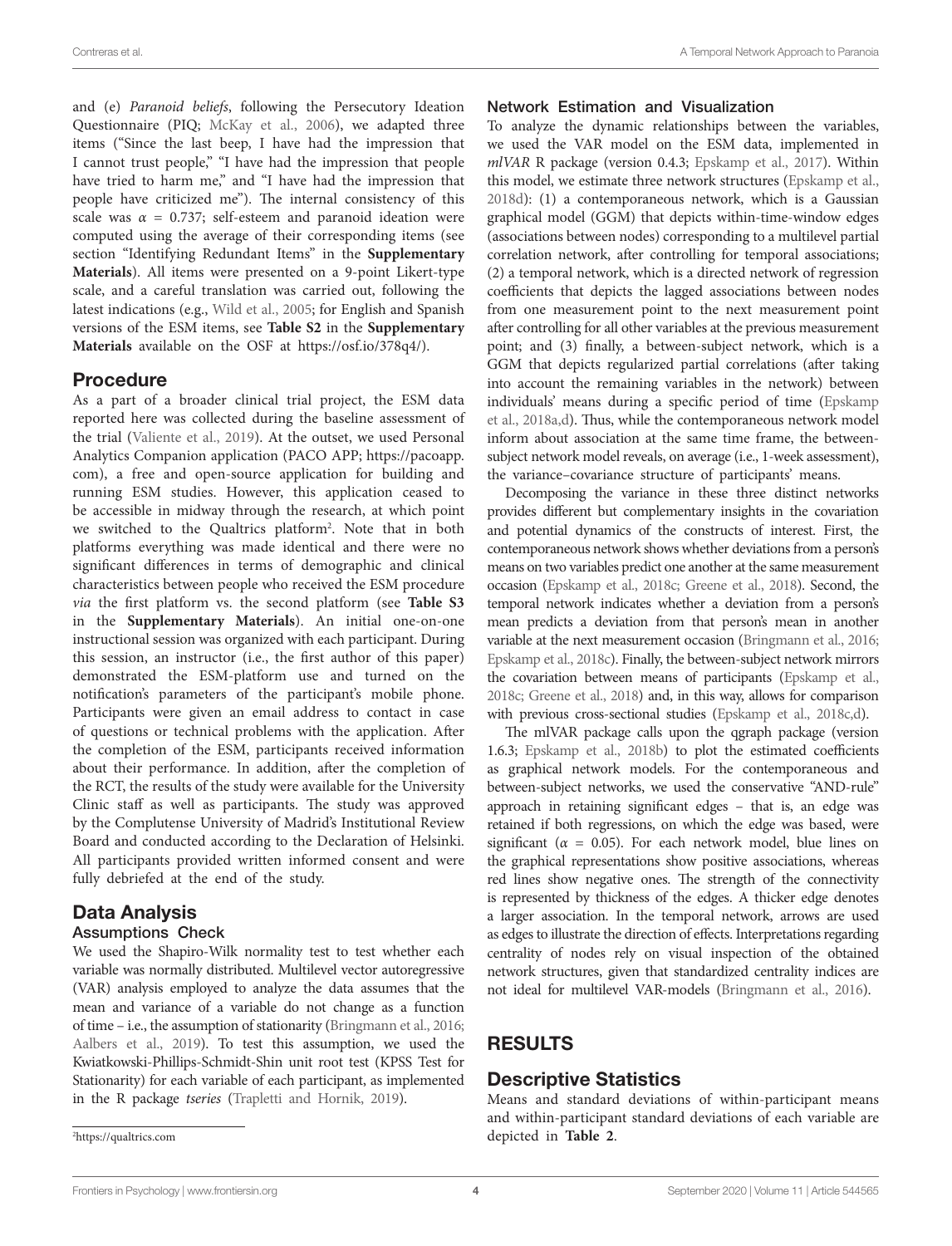<span id="page-4-0"></span>

|                                                               |  | TABLE 2   Means and standard deviations of within-participant means and |
|---------------------------------------------------------------|--|-------------------------------------------------------------------------|
| within-participant standard deviations for all ESM variables. |  |                                                                         |

| <b>ESM</b> variable          | M (SD)      | SD (SD)    |  |
|------------------------------|-------------|------------|--|
|                              |             |            |  |
| Sad                          | 3.92(1.59)  | 1.73(0.50) |  |
| Closeness to others (others) | 4.73 (1.36) | 1.59(0.62) |  |
| Self-esteem (SE)             | 4.95(1.12)  | 1.27(0.40) |  |
| Experiential avoidance (EA)  | 4.21 (1.79) | 1.77(0.61) |  |
| Paranoia                     | 2.01(1.03)  | 0.78(0.50) |  |

*M, mean; SD, standard deviation. All variables were measured using a 9-point Likert scale (range 0–9).*

<span id="page-4-1"></span>

## Assumption Checks

Shapiro-Wilk tests indicated that no variable was normally distributed (see **[Table S4](#page-7-17)** in the **[Supplementary Materials](#page-7-17)** available on the OSF at <https://osf.io/378q4/>). As we aimed to account for temporal variability, we conducted the analysis as planned regardless this assumption. KPSS unit root tests suggested stationary data for all variables in all participants.

#### Network Estimation and Visualization Contemporaneous Network

Figure 1 depicts the contemporaneous network – i.e., the associations between the variables within the same time frame after controlling for all other temporal and contemporaneous relations. A few connections stand out. Paranoia and sadness

<span id="page-4-2"></span>

are positively associated, suggesting that higher scores in paranoia are associated with higher of levels of sadness during the same time frame. Likewise, sadness is negatively associated with both self-esteem and feeling close to others. In other words, the higher the sadness, the lower the levels of self-esteem and feeling close to others at the same moment. Moreover, self-esteem and feeling of being close to others are positively associated. Finally, experiential avoidance is not connected to any other variable in this analysis.

#### Temporal Network

**[Figure 2](#page-4-2)** depicts the temporal network, which represents the extent to which nodes predicted themselves (i.e., autoregression) and each other from one time frame (*t*) to the next time frame  $(t + 1)$ . The arrow depicts the direction of the prediction, and this analysis is much more informative about potential causal mechanisms. Unsurprisingly, all nodes show positive autocorrelation over time; with sadness being particularly autoregressive, these findings simply show the relative stability of these variables over relatively short time frames. Much more importantly, feeling of being close to others negatively predicted paranoia at the next time point and sadness positively predicted experiential avoidance, which, in turn, positively predicted self-esteem at the next time point.

#### Between-Subject Network

The between-subject network shows the correlations between intra-individual mean levels of the nodes over the entire testing week.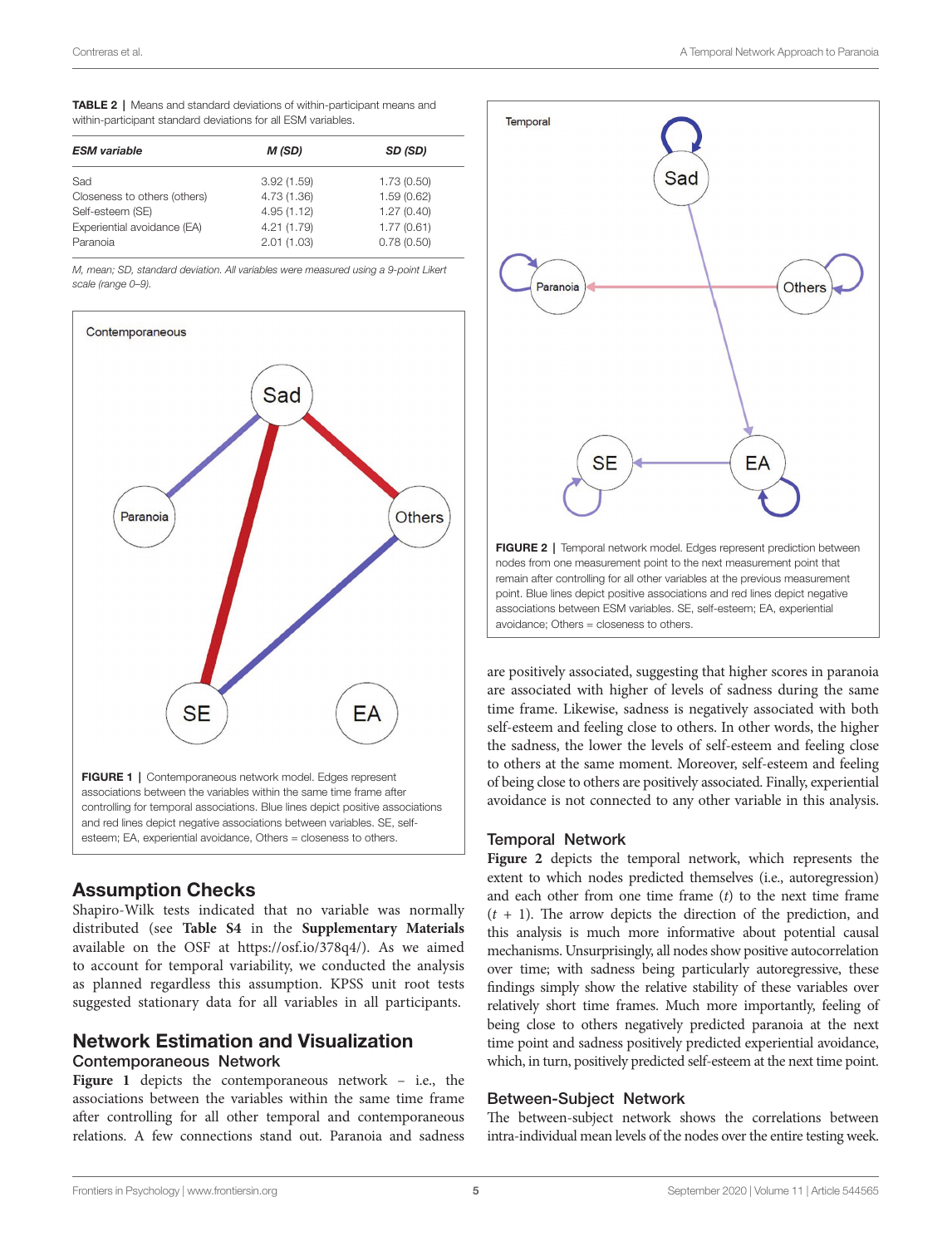<span id="page-5-0"></span>

That is, the associations between individual's means during the overall ESM week. As shown in **[Figure 3](#page-5-0)**, the mean levels of closeness to others was negatively associated with the mean levels of paranoia and positively associated with mean levels of selfesteem. The mean level of sadness was negatively associated with the mean levels of self-esteem and positively associated with mean levels of experiential avoidance.

# **DISCUSSION**

In this study, we aimed at unfolding the temporal interplay between sadness, experiential avoidance, self-esteem, feeling of being close to others, and paranoia during one ESM week among 23 participants with high scores in paranoia. We applied temporal network analysis and computed three network models to examine within‐ and between-individual differences over time. The contemporaneous and between-subject networks consider the way that the variables of interest covary, at the same time point and on average, respectively; the latter in effect replicates cross-sectional analyses previously reported in the literature but with longitudinal data ([Epskamp et al., 2018c](#page-8-30)[,d](#page-8-23)). The temporal network allows us to move closer to identifying the potential causal interplay between the variables by considering how events at one time point predicts what happens at the next. It is worth noting that, because of the timing of the ESM assessments, the temporal model can

only detect potential causal associations that take place over a number of hours ([Greene et al., 2018\)](#page-8-31). Note also that all nodes show self-loops, indicating that all variables predict themselves at the next time frame, which may point to a degree of stability in the variables. Some previous ESM studies have used lagged data to identify how changes in specific variables lead to changes in others, for example how low self-esteem [\(Thewissen et al., 2008\)](#page-9-7), experiential avoidance [\(Udachina et al., 2014](#page-9-3)), and momentary attachment insecurity [\(Sitko et al., 2016\)](#page-8-32) relate to paranoia, but network analysis allows the interplay between all of these variables to be considered at the same time. Together, these networks provide insights into the dynamical nature of paranoid beliefs when taking into account different time frames.

Perhaps the most surprising finding is a negative one: paranoia was not directly related to self-esteem in any of the three networks. Hence, although there has been consistent evidence supporting the role of self-esteem in paranoia from previous studies [\(Kesting and Lincoln, 2013;](#page-8-6) [Murphy et al., 2018\)](#page-8-0), the current findings do not replicate this effect and therefore call into question psychological models which afford self-esteem a central role, for example the attributional model of paranoia proposed by [Bentall et al. \(2001\)](#page-7-0). Several explanations could account for this unexpected lack of association, other than the possibility that it does not, in fact, exist.

First, the relationship between the two variables might have become nonsignificant when controlling for the remaining variables in the model. Sadness is a candidate variable in this respect. Both the contemporaneous and between-subject networks reported a negative association between sadness and self-esteem consistent with numerous previous time-series studies of both depression [\(Orth and Robins, 2013](#page-8-33)) and paranoia ([Thewissen](#page-9-1)  [et al., 2011](#page-9-1)). Second, the association between paranoia and self-esteem might be mediated by other processes. In fact, our contemporaneous network model evidences that the relation between paranoia and self-esteem is conditionally independent, given the presence of sadness. These findings are consistent with previous cross-sectional research that shows associations between paranoia, low mood, and low self-esteem (e.g., [Thewissen](#page-9-1)  [et al., 2011](#page-9-1)). This result indicates that sadness could have a mediating role on a small timescale, supporting previous findings that point to depression as a significant mediator in the relationship between paranoia and self-esteem [\(Ben-Zeev et al., 2009\)](#page-7-21). Accordingly, the current findings can be interpreted as in line with the cognitive perspective of paranoia, which assumes that low self-esteem affects paranoia largely through depressed and anxious symptomatology ([Freeman, 2016](#page-8-34)).

The most important positive finding of this study is that closeness to others is directly and negatively associated with paranoia in the between-subjects network and the findings from the temporal network show a similar effect, raising the possibility that this effect is causal. This observation aligns with an attachment framework for understanding paranoia [\(Berry et al., 2019\)](#page-7-3) and previous studies showing that paranoia can be triggered by interpersonal factors such as negative interpersonal schemata ([Lincoln et al., 2010](#page-8-35)), momentary attachment insecurity ([Sitko et al., 2016](#page-8-32)), perceived social exclusion ([Westermann et al., 2012](#page-9-5)), and impoverished social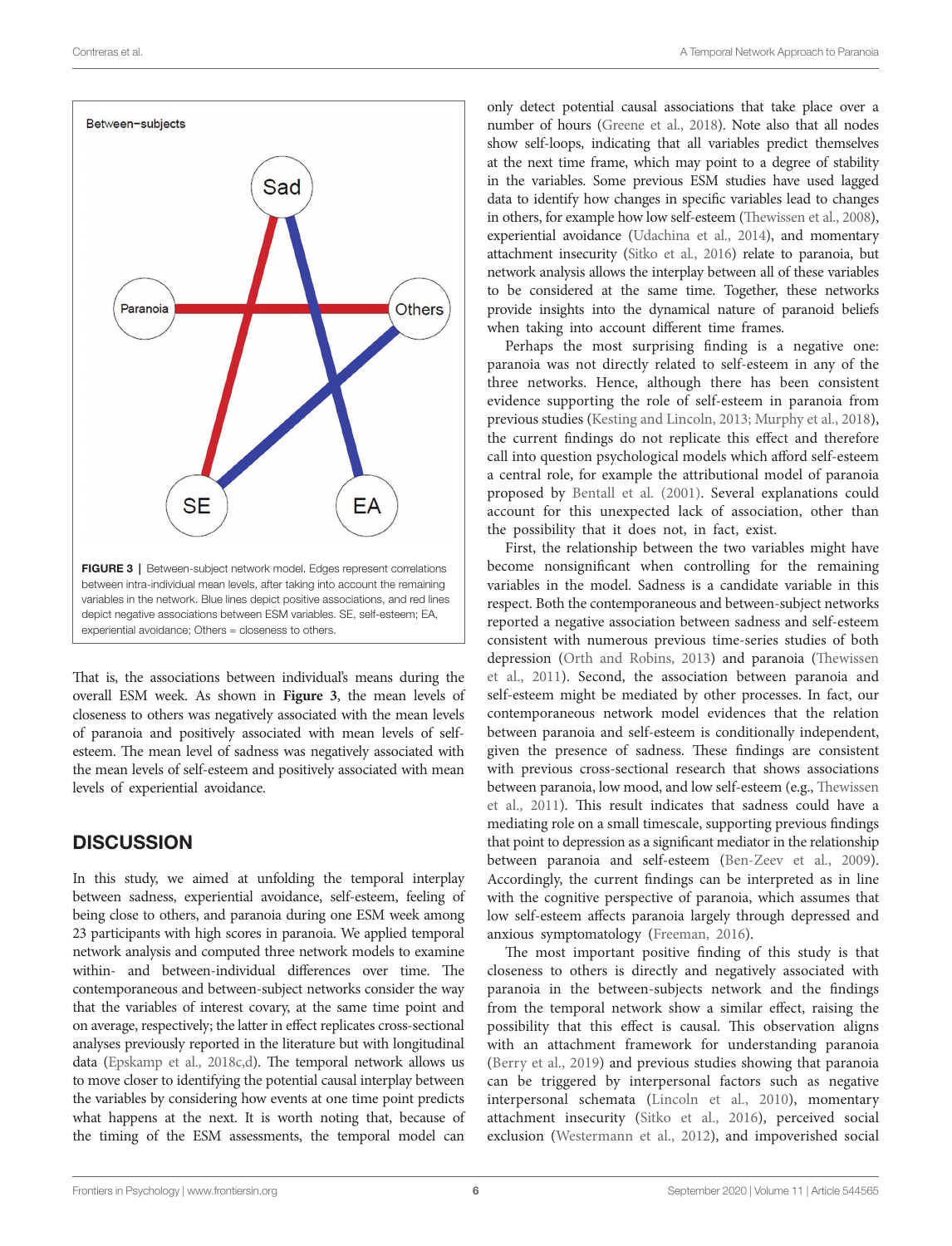network [\(Gayer-Anderson and Morgane, 2013\)](#page-8-36). Furthermore, our results reveal that closeness to others is positively associated with self-esteem in both the between-subject and the contemporaneous network. Again, these findings are completely consistent with previous cross-sectional research, which shows associations between positive beliefs about the self and secure attachment ([Gayer-Anderson and Morgane, 2013\)](#page-8-36).

Finally, the networks are informative about the role of experiential avoidance. Experiential avoidance refers to the need to avoid distressing mental contents, and has been hypothesized to play an important role in maintaining psychopathology ([Hayes](#page-8-10)  [et al., 2004\)](#page-8-10). Previous studies have reported high experiential avoidance in paranoid patients and non-patients. In studies with analogue [\(Udachina et al., 2009](#page-9-2)) and patient samples [\(Udachina](#page-9-3)  [et al., 2014](#page-9-3)), some positive direct effect of experiential avoidance on paranoia was found, as well as an indirect effect through lowered self-esteem; these findings were interpreted as paranoia arising from failed attempts to avoid negative thoughts about the self. In our analyses of the present data, however, no direct association between experiential avoidance and paranoia was found. Moreover, the association between experiential avoidance and sadness is consistent in the between-subjects and temporal network. In the temporal network, sadness provoked experiential avoidance, which in turn led to improved self-esteem, an effect that is entirely consistent with the original conceptualization of the experiential concept by [Hayes et al. \(2004\)](#page-8-10). Overall, these findings suggest a complex relationship between experiential avoidance and mood but, at most, a distant and very indirect role for experiential avoidance in paranoid thinking.

#### Clinical Implications

Our findings yield clinical implications. Overall, our results underscore the importance of taking into account the dynamic nature of psychological phenomena. Temporal network analysis might be useful to identify potential therapeutic target that may change the dynamic in the network. Specifically, based on the results from the temporal network model, it may be hypothesized that intervening on attachment-related cognitions may reduce paranoid thinking over time [\(Berry et al., 2019](#page-7-3)). It is possible that clinical effects will be enhanced by focusing on the positive aspect of social relations, instead of focusing on their deficit ([Wykes et al., 2008\)](#page-9-11). This idea is in line with the recent increased awareness in the need for a positive movement in psychology, focused on positive psychosocial factors and well-being ([Jeste et al., 2017\)](#page-8-37). Positive psychology intervention for psychosis have encouraged the enhancement of positive social relationships as a protective factor ([Slade, 2010](#page-8-38); [Slade et al., 2016\)](#page-9-12), and accordingly, our findings suggest that targeting interpersonal processes might be beneficial for people with vulnerability to paranoia.

## Limitations and Strengths

This is a pilot study, and several issues require further examination in follow-up research. First, the compliance to the ESM protocol was low, resulting in a small final sample size  $(n = 23)$ . Although the number of measurements per person is satisfactory, the sample is modest for temporal network analysis and replications would benefit from a larger group of participants. Several explanations may explain this issue. To begin with, because the use of both ESM apps relies on internet access, one cannot exclude that whenever participants were not connected to a proper network, they were not properly notified and, in turn, missed the beeps (see **[Table S1](#page-7-17)** in the **[Supplementary Materials](#page-7-17)** available on the OSF at <https://osf.io/378q4/>). Second, the length of the ESM protocol could have influenced the number of dropouts. Another potential explanation could be that people with high paranoid tendencies do not rely on devices or do not feel comfortable sharing their experiences *via* an app. However, although prior research has made efforts to cast light on potential predictors of compliance and did not found demographic or clinical variables to be related to lack of compliance [\(Hartley](#page-8-39)  [et al., 2014](#page-8-39)), the study of the adherence to an ESM-protocol among people with paranoid tendency has yet to be done.

Second, our three network models are low dimensional (i.e., few nodes relative to the number of participants). Network analyses, like any statistical tool, can only examine variables that are entered into a model. Therefore, though the current graphs are parsimonious with only five nodes and based on current prominent models of paranoia, there could be important variables left out. For instance, the external explanation for negative events and a distinction between explicit and implicit self-esteem are important components in one of the most influential model of paranoia ([Bentall et al., 2001](#page-7-0); [Murphy et al., 2018](#page-8-0)). Thus, we encourage future research to compare empirical data model to theory models [\(Haslbeck et al., 2019](#page-8-40); [Heeren et al., 2020\)](#page-8-41).

Third, as this sample was made of participants with paranoia vulnerability (i.e., subclinical population), the mean levels of paranoia are low. We consider that replications of the current study in a population with higher paranoid severity are needed. Fourth, our data did not meet normality assumptions. Such an approach is common in psychological sciences and has been reported in previous temporal network studies (e.g., [Aalbers et al., 2019](#page-7-16)). Some authors have highlighted that assuming normally distributed parameters can be problematic because it imposes that subjects cannot differ on the structure of the network ([Epskamp et al., 2018d](#page-8-23)). However, it is still unclear how robust time-series analysis is to these violations, and results should be interpreted cautiously. We consider this issue to be an essential direction for future work on temporal network analysis. In addition, it is pivotal to state that the obtained results are useful for generating hypotheses about the causality of paranoia-related processes, but not sufficient to draw robust conclusions about true causality. Finally, there are procedures available to test the robustness and accuracy of estimated parameters from cross-sectional data ([Epskamp](#page-8-30)  [et al., 2018c](#page-8-30)), but unfortunately there are no tools available for time-series data and mlVAR [\(Aalbers et al., 2019](#page-7-16)). Hence, we encourage future research to develop methodological procedures to assess the quality of temporal networks.

Despite these constraints, an important quality of the current study is that we have applied a complex methodology and provide all material to replicate the study *via* Open Science Framework. We also share potential methodological issues that future research may encounter and should be aware of in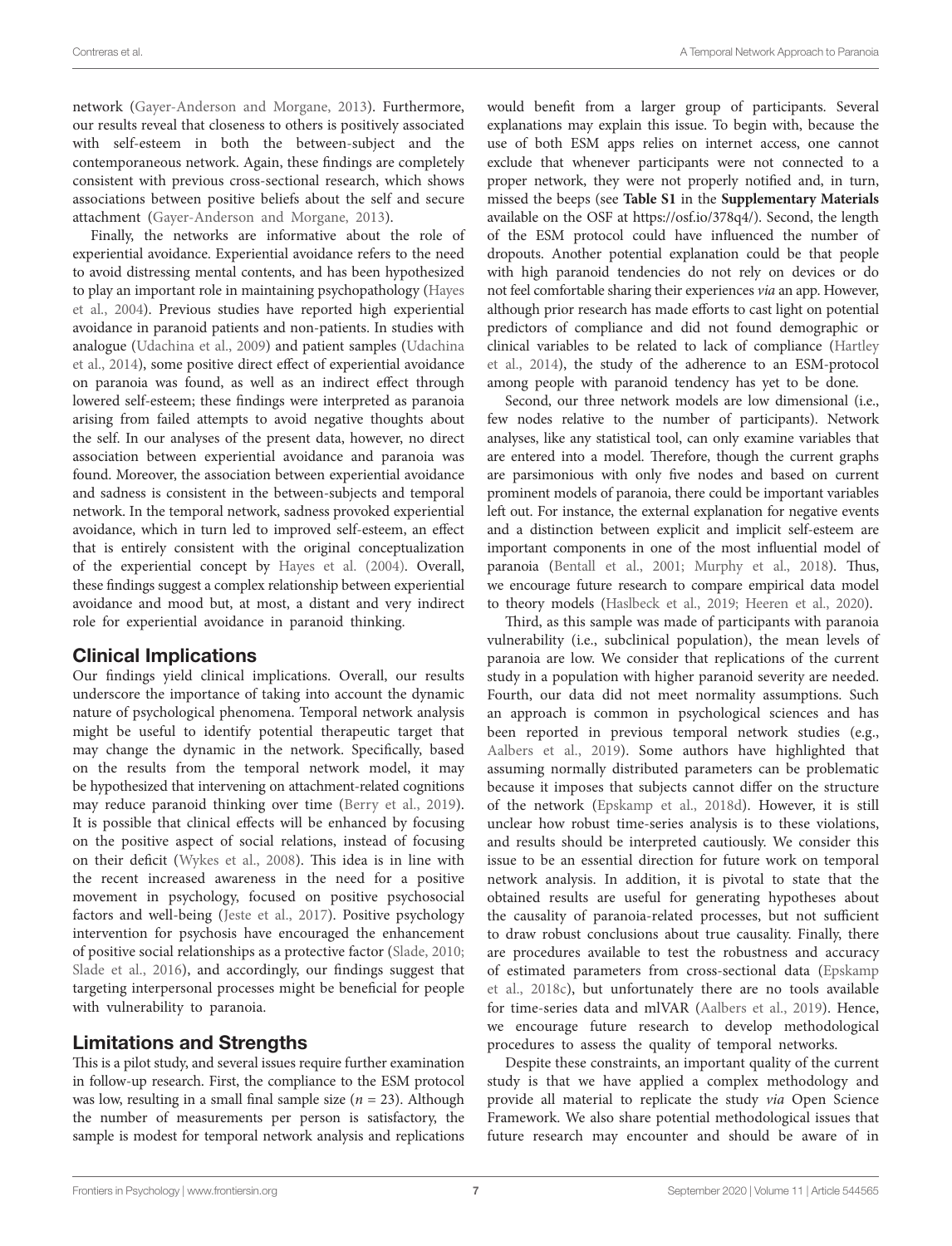order to move forward in the understanding of this methodology in the paranoia field.

# **CONCLUSION**

The current study provided important contributions to the paranoia field by identifying how certain psychological mechanisms such as self-esteem, sadness, feeling close to others, and experiential avoidance are meaningfully related to paranoia. In addition, we provided evidence that psychopathology can be conceptualized as a complex dynamical system and that temporal network analysis is a useful approach to provide novel insight about the complexity of mechanisms implicated in paranoia.

# DATA AVAILABILITY STATEMENT

Publicly available datasets were analyzed in this study. This data can be found here: <https://osf.io/7tk4b>.

# ETHICS STATEMENT

The studies involving human participants were reviewed and approved by the Complutense University of Madrid's Institutional Review Board and conducted according to the Declaration of Helsinki. The patients/participants provided their written informed consent to participate in this study.

# **REFERENCES**

- <span id="page-7-16"></span>Aalbers, G., McNally, R. J., Heeren, A., de Wit, S., and Fried, E. I. (2019). Social media and depression symptoms: a network perspective. *J. Exp. Psychol.* 148, 1454–1462. doi: [10.1037/xge0000528](https://doi.org/10.1037/xge0000528)
- <span id="page-7-13"></span>Bak, M., Drukker, M., Hasmi, L., and Van Jim, O. S. (2016). An n=1 clinical network analysis of symptoms and treatment in psychosis. *PLoS One* 11:e0162811. doi: [10.1371/journal.pone.0162811](https://doi.org/10.1371/journal.pone.0162811)
- <span id="page-7-4"></span>Bartholomew, K., and Shaver, P. R. (1998). "Methods of assessing adult attachment" in *Attachment theory and close relationships*. eds. J. A. Simpson and W. S. Rholes (New York, NY: Guilford Press), 25–45.
- <span id="page-7-15"></span>Bebbington, P. E., McBride, O., Steel, C., Kuipers, E., Radovanoviĉ, M., Brugha, T., et al. (2013). The structure of paranoia in the general population. *Br. J. Psychiatry* 202, 419–427. doi: [10.1192/bjp.bp.112.119032](https://doi.org/10.1192/bjp.bp.112.119032)
- <span id="page-7-8"></span>Bell, V., and O'Driscoll, C. (2018). The network structure of paranoia in the general population. *Soc. Psychiatry Psychiatr. Epidemiol.* 53, 737–744. doi: [10.1007/s00127-018-1487-0](https://doi.org/10.1007/s00127-018-1487-0)
- <span id="page-7-0"></span>Bentall, R. P., Corcoran, R., Howard, R., Blackwood, N., and Kinderman, P. (2001). Persecutory delusions: a review and theoretical integration. *Clin. Psychol. Rev.* 21, 1143–1192. doi: [10.1016/S0272-7358\(01\)00106-4](https://doi.org/10.1016/S0272-7358(01)00106-4)
- <span id="page-7-2"></span>Bentall, R. P., Rowse, G., Shryane, N., Kinderman, P., Howard, R., Blackwood, N., et al. (2009). The cognitive and affective structure of paranoid delusions. *Arch. Gen. Psychiatry* 66, 236–247. doi: [10.1001/archgenpsychiatry.2009.1](https://doi.org/10.1001/archgenpsychiatry.2009.1)
- <span id="page-7-10"></span>Ben-Zeev, D., Ellington, K., Swendsen, J., and Granholm, E. (2011). Examining a cognitive model of persecutory ideation in the daily life of people with schizophrenia: a computerized experience sampling study. *Schizophr. Bull.* 37, 1248–1256. doi: [10.1093/schbul/sbq041](https://doi.org/10.1093/schbul/sbq041)
- <span id="page-7-21"></span>Ben-Zeev, D., Granholm, E., and Cafri, G. (2009). Symptoms of depression and anxiety mediate the relationship between self-esteem and paranoia. *Schizophr. Res.* 115, 377–378. doi: [10.1016/j.schres.2009.06.009](https://doi.org/10.1016/j.schres.2009.06.009)
- <span id="page-7-3"></span>Berry, K., Bucci, S., and Danquah, A. N. (eds.) (2019). *Attachment theory and psychosis: Current perspectives and future directions*. Routledge.

# AUTHOR CONTRIBUTIONS

AC and CV developed the design. AC and AH carried out the analysis. AC, CV, and AH wrote the first draft of the manuscript. CV, AH, and RB supervised the project. All authors contributed to the article and approved the submitted version.

# FUNDING

This research was supported by a grant from the Spanish Ministry of Science and Innovation (PSI2016-74987-P). AH is also supported (as FRS-FNRS research associate) by the FRS-FNRS Belgian National Science Foundation (Grant 1.C.059.18F).

## ACKNOWLEDGMENTS

We thank the Psychology Clinic from Complutense University of Madrid for their collaboration and support in different stages of this study.

# <span id="page-7-17"></span>SUPPLEMENTARY MATERIAL

The Supplementary Material for this article can be found online at: <https://osf.io/378q4>

- <span id="page-7-7"></span>Borsboom, D. (2017). A network theory of mental disorders. *World Psychiatry* 16, 5–13. doi: [10.1002/wps.20375](https://doi.org/10.1002/wps.20375)
- <span id="page-7-5"></span>Borsboom, D., and Cramer, A. O. (2013). Network analysis: an integrative approach to the structure of psychopathology. *Annu. Rev. Clin. Psychol.* 9, 91–121. doi: [10.1146/annurev-clinpsy-050212-185608](https://doi.org/10.1146/annurev-clinpsy-050212-185608)
- <span id="page-7-9"></span>Bos, F. M., Snippe, E., de Vos, S., Hartmann, J. A., Simons, C. J. P., Van Der Krieke, L., et al. (2017). Can we jump from cross-sectional to dynamic interpretations of networks? Implications for the network perspective in psychiatry. *Psychother. Psychosom.* 86, 175–177. doi: [10.1159/000453583](https://doi.org/10.1159/000453583)
- <span id="page-7-12"></span>Bringmann, L. F., Pe, M. L., Vissers, N., Ceulemans, E., Borsboom, D., Vanpaemel, W., et al. (2016). Assessing temporal emotion dynamics using networks. *Assessment* 23, 425–435. doi: [10.1177/1073191116645909](https://doi.org/10.1177/1073191116645909)
- <span id="page-7-6"></span>Contreras, A., Nieto, I., Valiente, C., Espinosa, R., and Vazquez, C. (2019). The study of psychopathology from the network analysis perspective: a systematic review. *Psychother. Psychosom.* 88, 71–83. doi: [10.1159/000497425](https://doi.org/10.1159/000497425)
- <span id="page-7-18"></span>Delespaul, P. A. (1995). Assessing Schizophrenia in daily life. Universitaire Pers Maastricht.
- <span id="page-7-14"></span>Derogatis, L. R. (2001). Cuestionario de 90 síntomas (SCL-90-R). Madrid: TEA Ediciones
- <span id="page-7-1"></span>Elahi, A., Perez Algorta, G., Varese, F., McIntyre, J. C., and Bentall, R. P. (2017). Do paranoid delusions exist on a continuum with subclinical paranoia? A multimethod taxometric study. *Schizophr. Res.* 190, 77–81. doi: [10.1016/j.schres.2017.03.022](https://doi.org/10.1016/j.schres.2017.03.022)
- <span id="page-7-11"></span>Epskamp, S., Borsboom, D., and Fried, E. I. (2018a). Estimating psychological networks and their accuracy: supplementary materials. *Behav. Res. Methods* 50, 195–212. doi: [10.3758/s13428-017-0862-1](https://doi.org/10.3758/s13428-017-0862-1)
- <span id="page-7-20"></span>Epskamp, S., Costantini, G., Haslbeck, J., Cramer, A. O., Waldorp, L. J., Schmittmann, V. D., et al. (2018b). Graph plotting methods, psychometric data visualization and graphical model estimation. R Package Version 1.6.3. Available at: <https://www.rdocumentation.org/packages/qgraph/versions/1.6.5>
- <span id="page-7-19"></span>Epskamp, S., Deserno, M. K., and Bringmann, L. F. (2017). mlVAR: multi-level vector autoregression. R Package Version 0.4.3. Available at: [https://cran.r](https://cran.r-project.org/web/packages/mlVAR/index.html)[project.org/web/packages/mlVAR/index.html](https://cran.r-project.org/web/packages/mlVAR/index.html)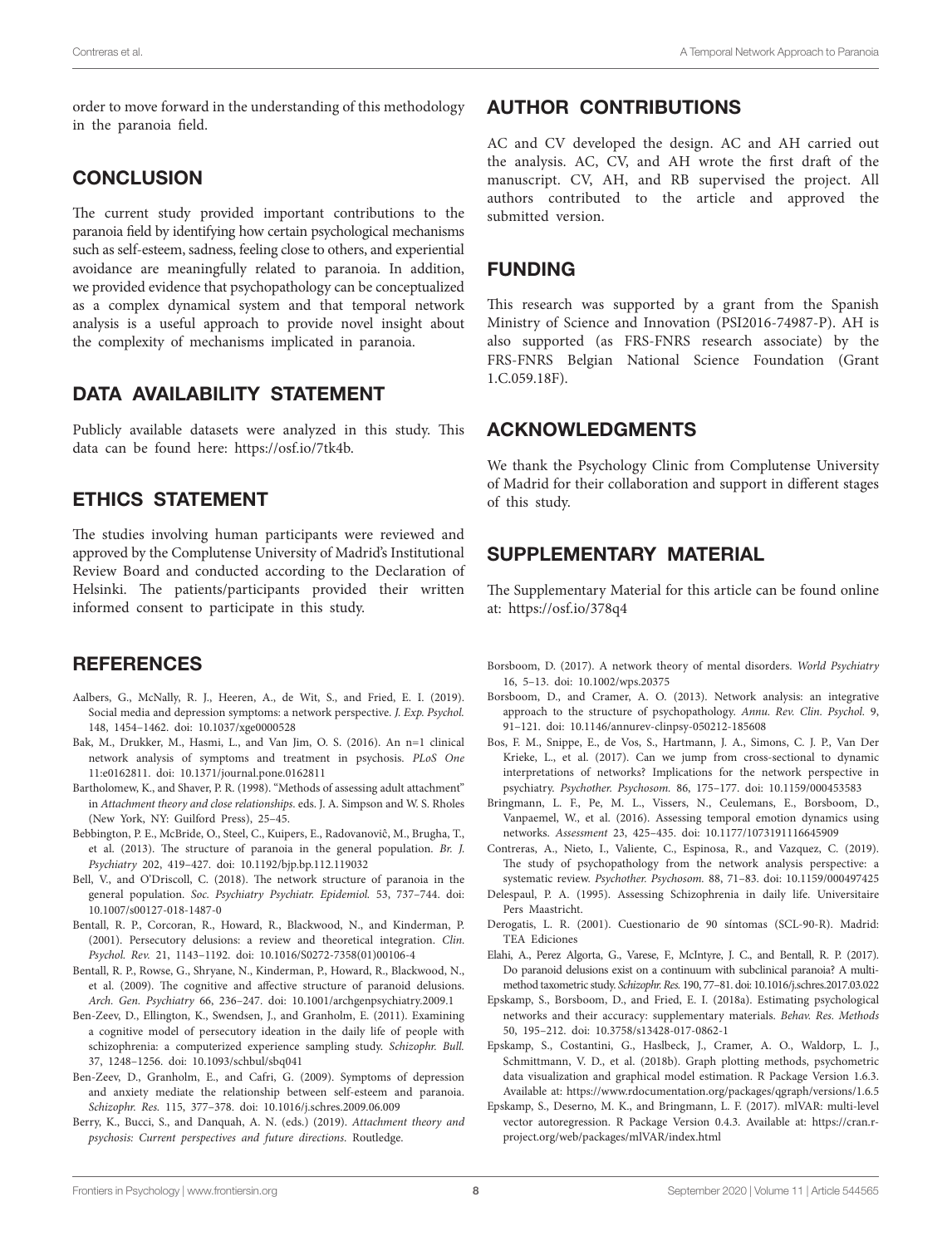- <span id="page-8-30"></span>Epskamp, S., van Borkulo, C. D., van der Veen, D. C., Servaas, M. N., Isvoranu, A. M., Riese, H., et al. (2018c). Personalized network modeling in psychopathology: the importance of contemporaneous and temporal connections. *Clin. Psychol. Sci.* 6, 416–427. doi: [10.1177/2167702617744325](https://doi.org/10.1177/2167702617744325)
- <span id="page-8-23"></span>Epskamp, S., Waldorp, L. J., Mõttus, R., and Borsboom, D. (2018d). The gaussian graphical model in cross-sectional and time-series data. *Multivar. Behav. Res.* 53, 453–480. doi: [10.1080/00273171.2018.1454823](https://doi.org/10.1080/00273171.2018.1454823)
- <span id="page-8-11"></span>Fowler, D., Freeman, D., Smith, B., Kuipers, E., Bebbington, P., Bashforth, H., et al. (2006). The brief core schema scales (BCSS): psychometric properties and associations with paranoia and grandiosity in non-clinical and psychosis samples. *Psychol. Med.* 36, 749–759. doi: [10.1017/](https://doi.org/10.1017/S0033291706007355) [S0033291706007355](https://doi.org/10.1017/S0033291706007355)
- <span id="page-8-2"></span>Freeman, D. (2006). Delusions in the nonclinical population. *Curr. Psychiatry Rep.* 8, 191–204. doi: [10.1007/s11920-006-0023-1](https://doi.org/10.1007/s11920-006-0023-1)
- <span id="page-8-3"></span>Freeman, D. (2007). Suspicious minds: the psychology of persecutory delusions. *Clin. Psychol. Rev.* 27, 425–457. doi: [10.1016/j.cpr.2006.10.004](https://doi.org/10.1016/j.cpr.2006.10.004)
- <span id="page-8-34"></span>Freeman, D. (2016). Persecutory delusions: a cognitive perspective on understanding and treatment. *Lancet Psychiatry* 3, 685–692. doi: [10.1016/](https://doi.org/10.1016/S2215-0366(16)00066-3) [S2215-0366\(16\)00066-3](https://doi.org/10.1016/S2215-0366(16)00066-3)
- <span id="page-8-9"></span>Freeman, D., and Garety, P. (2014). Advances in understanding and treating persecutory delusions: a review. *Soc. Psychiatry Psychiatr. Epidemiol.* 49, 1179–1189. doi: [10.1007/s00127-014-0928-7](https://doi.org/10.1007/s00127-014-0928-7)
- <span id="page-8-5"></span>Freeman, D., Garety, P. A., Kuipers, E., Fowler, D., and Bebbington, P. E. (2002). A cognitive model of persecutory delusions. *Br. J. Clin. Psychol.* 41, 331–347. doi: [10.1348/014466502760387461](https://doi.org/10.1348/014466502760387461)
- <span id="page-8-7"></span>Freeman, D., McManus, S., Brugha, T., Meltzer, H., Jenkins, R., and Bebbington, P. (2011). Concomitants of paranoia in the general population. *Psychol. Med.* 41, 923–936. doi: [10.1017/S0033291710001546](https://doi.org/10.1017/S0033291710001546)
- <span id="page-8-36"></span>Gayer-Anderson, C., and Morgane, C. (2013). Social networks, support and early psychosis: a systematic review. *Epidemiol. Psychiatr. Sci.* 22, 131–146. doi: [10.1017/S2045796012000406](https://doi.org/10.1017/S2045796012000406)
- <span id="page-8-31"></span>Greene, T., Gelkopf, M., Epskamp, S., and Fried, E. (2018). Dynamic networks of PTSD symptoms during conflict. *Psychol. Med.* 48, 2409–2417. doi: [10.1017/](https://doi.org/10.1017/S0033291718000351) [S0033291718000351](https://doi.org/10.1017/S0033291718000351)
- <span id="page-8-26"></span>Greene, T., Gelkopf, M., Fried, E. I., Robinaugh, D. J., and Lapid Pickman, L. (2019). Dynamic network analysis of negative emotions and DSM-5 posttraumatic stress disorder symptom clusters during conflict. *J. Trauma. Stress* 33, 72–83. doi: [10.1002/jts.22433](https://doi.org/10.1002/jts.22433)
- <span id="page-8-13"></span>Gumley, A. I., Taylor, H. E. F., Schwannauer, M., and MacBeth, A. (2014). A systematic review of attachment and psychosis: measurement, construct validity and outcomes. *Acta Psychiatr. Scand.* 129, 257–274. doi: [10.1111/](https://doi.org/10.1111/acps.12172) [acps.12172](https://doi.org/10.1111/acps.12172)
- <span id="page-8-19"></span>Hajdúk, M., Klein, H. S., Harvey, P. D., Penn, D. L., and Pinkham, A. E. (2019). Paranoia and interpersonal functioning across the continuum from healthy to pathological – network analysis. *Br. J. Clin. Psychol.* 58, 19–34. doi: [10.1111/bjc.12199](https://doi.org/10.1111/bjc.12199)
- <span id="page-8-8"></span>Hartley, S., Barrowclough, C., and Haddock, G. (2013). Anxiety and depression in psychosis: a systematic review of associations with positive psychotic symptoms. *Acta Psychiatr. Scand.* 128, 327–346. doi: [10.1111/acps.12080](https://doi.org/10.1111/acps.12080)
- <span id="page-8-39"></span>Hartley, S., Varese, F., Vasconcelos, E., Sa, D., Udachina, A., Barrowclough, C., et al. (2014). Compliance in experience sampling methodology: the role of demographic and clinical characteristics. *Psychosis* 6, 70–73. doi: [10.1080/](https://doi.org/10.1080/17522439.2012.752520) [17522439.2012.752520](https://doi.org/10.1080/17522439.2012.752520)
- <span id="page-8-40"></span>Haslbeck, J., Ryan, O., Robinaugh, D., and Waldorp, L. (2019). Modeling psychopathology: from data models to formal theories. PsyArXiv [Preprint]. doi: [10.31234/osf.io/jgm7f](https://doi.org/10.31234/osf.io/jgm7f)
- <span id="page-8-10"></span>Hayes, S. C., Strosahl, K., Wilson, K. G., Bissett, R. T., Pistorello, J., Toarmino, D., et al. (2004). Measuring experiential avoidance: a preliminary test of a working model. *Psychol. Rec.* 54, 553–578. doi: [10.1007/BF03395492](https://doi.org/10.1007/BF03395492)
- <span id="page-8-41"></span>Heeren, A., Bernstein, E. E., and McNally, R. J. (2020). Bridging maladaptive social self-beliefs and social anxiety: a network perspective. *J. Anxiety Disord.* 74:102267. doi: [10.1016/j.janxdis.2020.102267](https://doi.org/10.1016/j.janxdis.2020.102267)
- <span id="page-8-24"></span>Hoorelbeke, K., Van den Bergh, N., Wichers, M., and Koster, E. H. W. (2019). Between vulnerability and resilience: a network analysis of fluctuations in cognitive risk and protective factors following remission from depression. *Behav. Res. Ther.* 116, 1–9. doi: [10.1016/j.brat.2019.01.007](https://doi.org/10.1016/j.brat.2019.01.007)
- <span id="page-8-18"></span>Isvoranu, A. M., Borsboom, D., van Os, J., and Guloksuz, S. (2016). A network approach to environmental impact in psychotic disorder: brief theoretical framework. *Schizophr. Bull.* 42, 870–873. doi: [10.1093/schbul/sbw049](https://doi.org/10.1093/schbul/sbw049)
- <span id="page-8-17"></span>Isvoranu, A. M., Boyette, L. L., Guloksuz, S., and Borsboom, D. (2018). Symptom network models of psychosis. *Schizophr. Bull.* 44:S367. doi: [10.1093/schbul/](https://doi.org/10.1093/schbul/sby018.896) [sby018.896](https://doi.org/10.1093/schbul/sby018.896)
- <span id="page-8-16"></span>Isvoranu, A. M., Van Borkulo, C. D., Boyette, L. L., Wigman, J. T. W., Vinkers, C. H., Borsboom, D., et al. (2017). A network approach to psychosis: pathways between childhood trauma and psychotic symptoms. *Schizophr. Bull.* 43, 187–196. doi: [10.1093/schbul/sbw055](https://doi.org/10.1093/schbul/sbw055)
- <span id="page-8-37"></span>Jeste, D. V., Palmer, B. W., and Saks, E. R. (2017). Why we need positive psychiatry for schizophrenia and other psychotic disorders. *Schizophr. Bull.* 43, 227–229. doi: [10.1093/schbul/sbw184](https://doi.org/10.1093/schbul/sbw184)
- <span id="page-8-1"></span>Jorgensen, P., and Jensen, J. (1994). Delusional beliefs in first admitters: a clinical description. *Psychopathology* 27, 100–112. doi: [10.1159/000284854](https://doi.org/10.1159/000284854)
- <span id="page-8-6"></span>Kesting, M. L., and Lincoln, T. M. (2013). The relevance of self-esteem and self-schemas to persecutory delusions: a systematic review. *Compr. Psychiatry* 54, 766–789. doi: [10.1016/j.comppsych.2013.03.002](https://doi.org/10.1016/j.comppsych.2013.03.002)
- <span id="page-8-22"></span>Kramer, I., Simons, C. J., Wigman, J. T., Collip, D., Jacobs, N., Derom, C., et al. (2014). Time-lagged moment-to-moment interplay between negative affect and paranoia: new insights in the affective pathway to psychosis. *Schizophr. Bull.* 40, 278–286. doi: [10.1093/schbul/sbs194](https://doi.org/10.1093/schbul/sbs194)
- <span id="page-8-12"></span>Lamster, F., Lincoln, T. M., Nittel, C. M., Rief, W., and Mehl, S. (2017). The lonely road to paranoia. A path-analytic investigation of loneliness and paranoia. *Compr. Psychiatry* 74, 35–43. doi: [10.1016/j.comppsych.2016.12.007](https://doi.org/10.1016/j.comppsych.2016.12.007)
- <span id="page-8-14"></span>Lavin, R., Bucci, S., Varese, F., and Berry, K. (2019). The relationship between insecure attachment and paranoia in psychosis: a systematic literature review. *Br. J. Clin. Psychol.* 59, 39–65. doi: [10.1111/bjc.12231](https://doi.org/10.1111/bjc.12231)
- <span id="page-8-4"></span>Lincoln, T. M., Hohenhaus, F., and Hartmann, M. (2013). Can paranoid thoughts be reduced by targeting negative emotions and self-esteem? An experimental investigation of a brief compassion-focused intervention. *Cogn. Ther. Res.* 37, 390–402. doi: [10.1007/s10608-012-9470-7](https://doi.org/10.1007/s10608-012-9470-7)
- <span id="page-8-35"></span>Lincoln, T. M., Mehl, S., Ziegler, M., Kesting, M. L., Exner, C., and Rief, W. (2010). Is fear of others linked to an uncertain sense of self? The relevance of self-worth, interpersonal self-concepts, and dysfunctional beliefs to paranoia. *Behav. Ther.* 41, 187–197. doi: [10.1016/j.beth.2009.02.004](https://doi.org/10.1016/j.beth.2009.02.004)
- <span id="page-8-20"></span>Maurage, P., Heeren, A., and Pesenti, M. (2013). Does chocolate consumption really boost nobel award chances? The peril of over-interpreting correlations in health studies. *J. Nutr.* 143, 931–933. doi: [10.3945/jn.113.174813](https://doi.org/10.3945/jn.113.174813)
- <span id="page-8-29"></span>McKay, R., Langdon, R., and Coltheart, M. (2006). The persecutory ideation questionnaire. *J. Nerv. Ment. Dis.* 194, 628–631. doi: [10.1097/01.](https://doi.org/10.1097/01.nmd.0000231441.48007.a5) [nmd.0000231441.48007.a5](https://doi.org/10.1097/01.nmd.0000231441.48007.a5)
- <span id="page-8-25"></span>Meisel, S. F., Garety, P. A., Stahl, D., and Valmaggia, L. R. (2018). Interpersonal processes in paranoia: a systematic review. *Psychol. Med.* 48, 2299–2331. doi: [10.1017/S0033291718000491](https://doi.org/10.1017/S0033291718000491)
- <span id="page-8-0"></span>Murphy, P., Bentall, R. P., Freeman, D., O'Rourke, S., and Hutton, P. (2018). The paranoia as defence model of persecutory delusions: a systematic review and meta-analysis. *Lancet Psychiatry* 5, 913–929. doi: [10.1016/](https://doi.org/10.1016/S2215-0366(18)30339-0) [S2215-0366\(18\)30339-0](https://doi.org/10.1016/S2215-0366(18)30339-0)
- <span id="page-8-21"></span>Myin-Germeys, I., Kasanova, Z., Vaessen, T., Vachon, H., Kirtley, O., Viechtbauer, W., et al. (2018). Experience sampling methodology in mental health research: new insights and technical developments. *World Psychiatry* 17, 123–132. doi: [10.1002/wps.20513](https://doi.org/10.1002/wps.20513)
- <span id="page-8-33"></span>Orth, U., and Robins, R. W. (2013). Understanding the link between low selfesteem and depression. *Curr. Dir. Psychol. Sci.* 22, 455–460. doi: [10.1177/0963721413492763](https://doi.org/10.1177/0963721413492763)
- <span id="page-8-27"></span>Palmier-Claus, J., Dunn, G., Drake, R., and Lewis, S. (2011). The negative and positive self: a longitudinal study examining self-esteem, paranoia and negative symptoms in individuals with first-episode psychosis. *Early Interv. Psychiatry* 5, 150–155. doi: [10.1111/j.1751-7893.2010.00250.x](https://doi.org/10.1111/j.1751-7893.2010.00250.x)
- <span id="page-8-15"></span>Robinaugh, D. J., Hoekstra, R. H. A., Toner, E. R., and Borsboom, D. (2019). The network approach to psychopathology: a review of the literature 2008-2018 and an agenda for future research. *Psychol. Med.* 50, 353–366. doi: [10.1017/](https://doi.org/10.1017/S0033291719003404) [S0033291719003404](https://doi.org/10.1017/S0033291719003404)
- <span id="page-8-28"></span>Rosenberg, M. (1989). *Society and the adolescent self-image*. Revised Edn. Middletown, CT: Wesleyan University Press.
- <span id="page-8-32"></span>Sitko, K., Varese, F., Sellwood, W., Hammond, A., and Bentall, R. (2016). The dynamics of attachment insecurity and paranoid thoughts: an experience sampling study. *Psychiatry Res.* 246, 32–38. doi: [10.1016/j.psychres.2016.08.057](https://doi.org/10.1016/j.psychres.2016.08.057)
- <span id="page-8-38"></span>Slade, M. (2010). Mental illness and well-being: the central importance of positive psychology and recovery approaches. *BMC Health Serv. Res.* 10:26. doi: [10.1186/1472-6963-10-26](https://doi.org/10.1186/1472-6963-10-26)